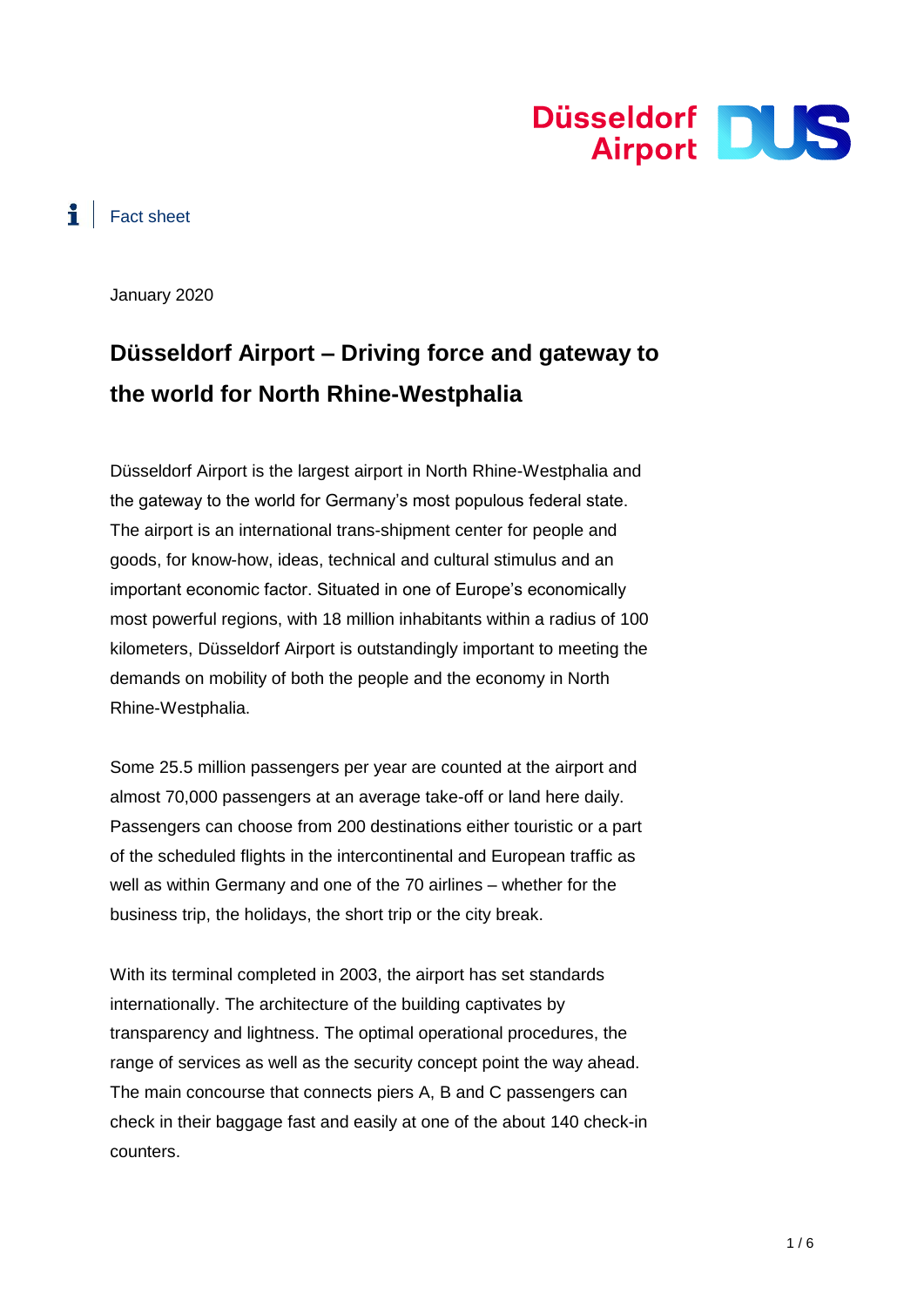

# **Shopping and enjoying**

At Düsseldorf Airport, travelers and visitors can find nearly everything their heart desires every day, including Sundays and holidays: in the more than 60 stores (e.g. fashion, accessories and souvenirs) and about 40 bars and restaurants. Düsseldorf Airport also offers a large array of services for passengers and visitors. In addition to the great variety of food and shopping options, the airport also houses a pharmacy, a dentist, a florist, several bakeries, currency-exchange offices, ATMs, an office for Value Added Tax refunds, and lounges for smokers. The observation deck offers a magnificent view of the apron and the runways and makes a day at the airport an unforgettable experience. Moreover, the airport is increasingly becoming an event location, for example for concerts and sports events.

#### **Ideal conditions for the logistics business**

Düsseldorf Airport is a first-class location for air cargo: In the middle of one of the world's biggest export nations it is the closeness to the customers and manufacturers as well as the optimal linking to the autobahn network that offers ideal prerequisites for the logistics business. The cargo center links the potentials of the region with economic areas all around the world by means of top-grade services. More than 100,000 German and international firms are based in the region. In view of the globalization of economy, international presence and fast access are more important than ever before to these companies.

The airport of Düsseldorf has an important economic function as an employer, too. 208 companies are based and about 20,300 people are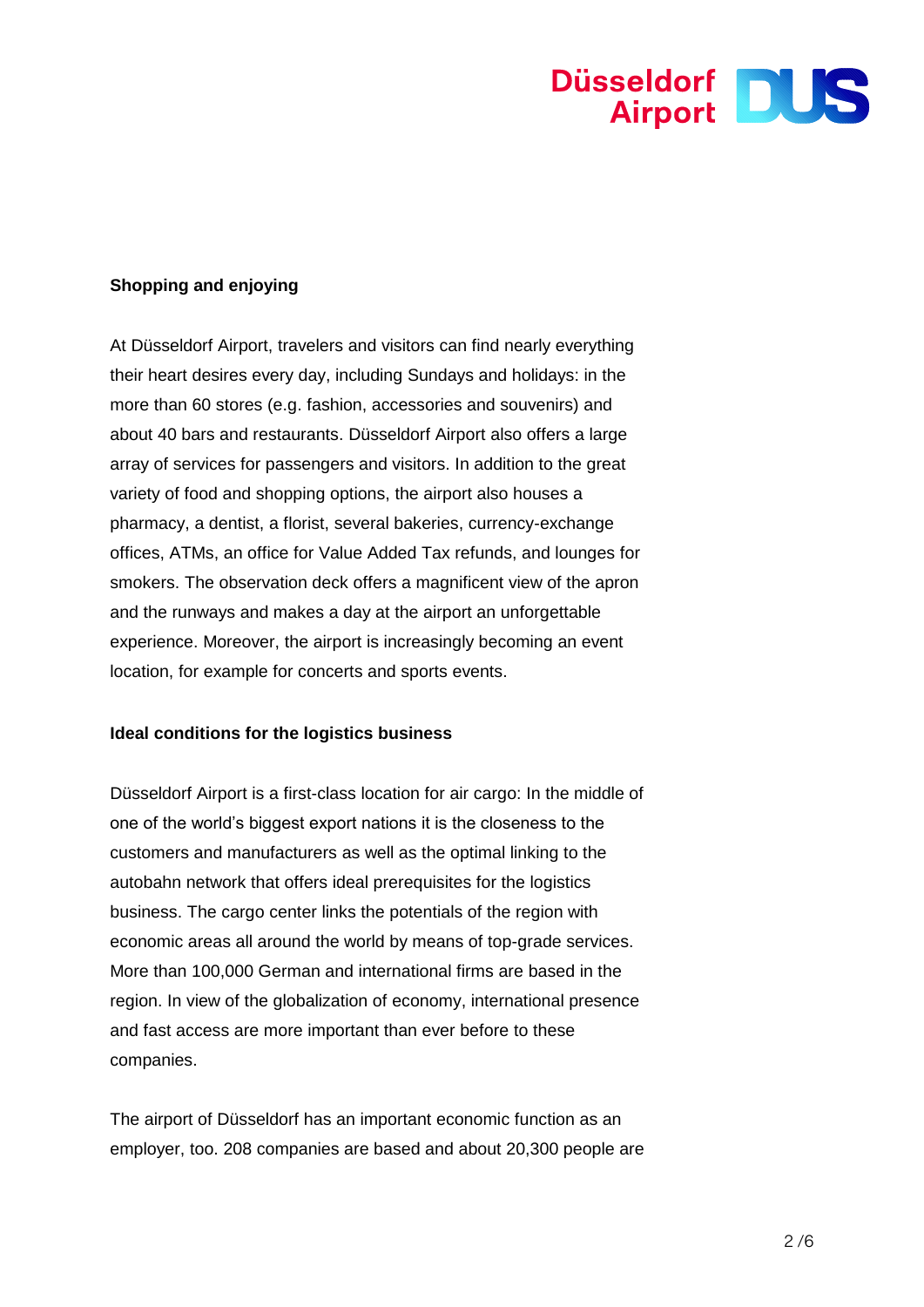

employed at the airport. This means that, in all, some 56,000 jobs in the region depend on the airport, either directly or indirectly.

# **The business park Düsseldorf Airport City**

Düsseldorf Airport is the basis for business in the Rhine-Ruhr metropolitan area. The Düsseldorf Airport City underpins this. On one of the best accessible sites of the German Economic Area an attractive office and business park will be built on 23 hectares until the year 2018. The overall concept was developed by the airport in cooperation with the architectural firm JSK, which was responsible for the new building of the terminal, too. It includes the creation of some 230,000 sq. m. of gross floor space on building plots that allow the realization of buildings with 4,500 up to 30,000 square meters.

The real property company Flughafen Düsseldorf Immobilien GmbH, a subsidiary of Flughafen Düsseldorf GmbH, has acquired the site and is also in charge of the development, the planning and the opening up of the entire area. The building plots are sold to investors who conduct the realization of the building, too. The anchor project, the state capital's first Maritim Hotel, which is also the biggest convention hotel of North Rhine-Westphalia and is directly connected to the terminal, was opened at the end of 2007. The Verein Deutscher Ingenieure (VDI) as well as the Porsche Centre and other companies have settled here. The developments are processing as planned. Early 2015, the Flughafen Düsseldorf GmbH occupied its brand new headquarters in the Airport City. 500 employees haven been working in a modern and highly comfortable environment ever since.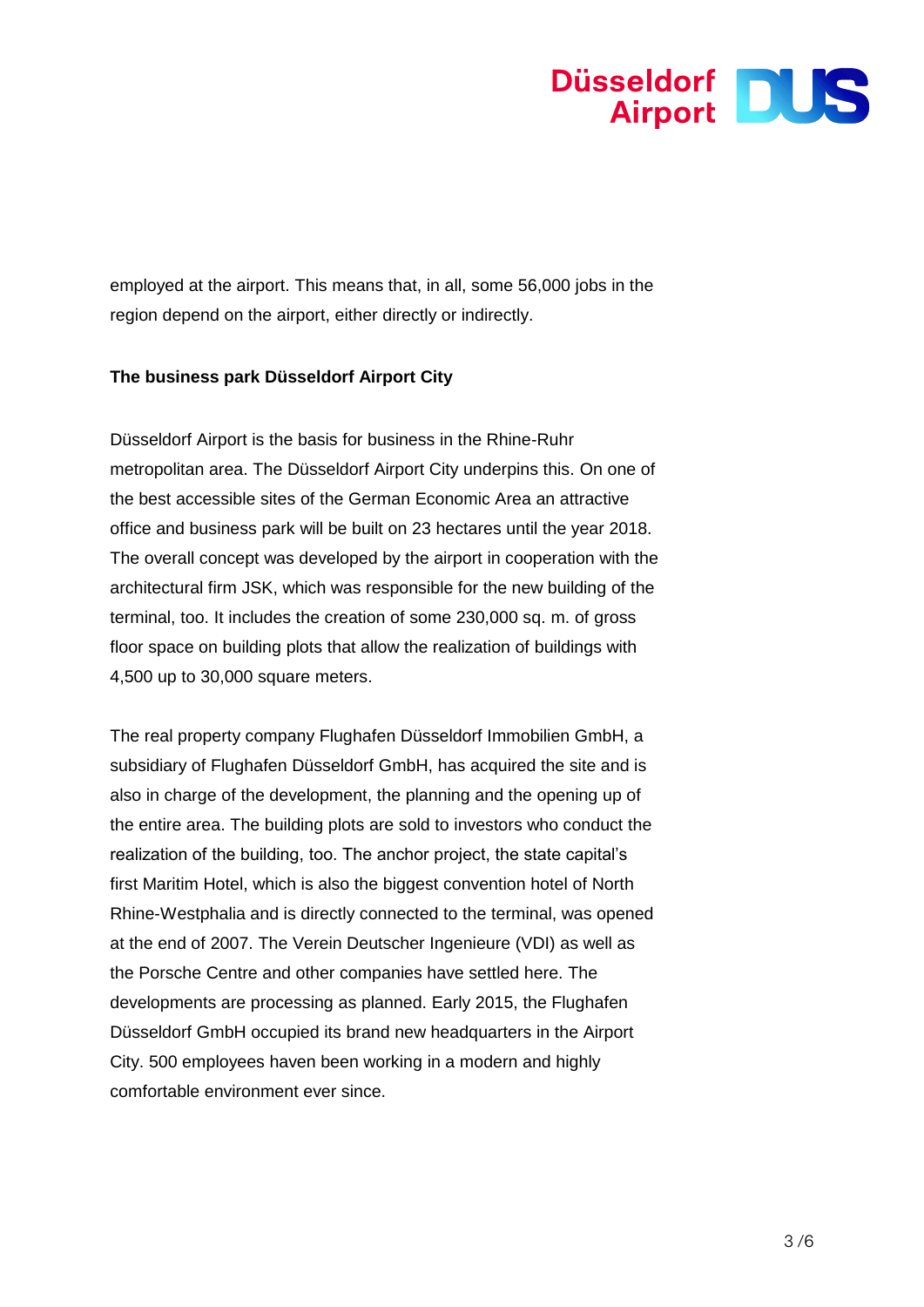

# **The group Düsseldorf Airport**

As a modern service, enterprise with industrial standards the partly privatized Flughafen Düsseldorf GmbH has a pioneering role among the German airports. Düsseldorf Airport is able to react in a fast and flexible way on the demands of the market thanks to an efficient and lean structure.

The subsidiary Flughafen Düsseldorf Ground Handling (FDGHG) is a specialist of ground handling services in Düsseldorf. The tasks of the FDGHG include, among others, the bus transfer between the terminal and the aircrafts, the de-icing of the aircrafts as well as the loading and the unloading of aircrafts.

The airport operator's own security subsidiary has taken on numerous functions in security and services at the airport. Flughafen Düsseldorf Security GmbH (FDSG) is in charge of services inside the terminal and a number of classic security activities, such as control of boarding passes, passenger information and original security tasks, such as object surveillance and protection of buildings as well as security checks of persons and goods.

DUS Cargo Logistics, the 100-percent cargo subsidiary firm, offers topgrade logistics services and strives consistently to position itself in the growing market for air cargo. Customers find flexibility, expertise and quality at the location Düsseldorf. "Never say never," is the motto of the cargo pundits.

Flughafen Düsseldorf Immobilien GmbH is realizing the project Düsseldorf Airport City as part of the group's strategy. As a 100-percent subsidiary the real estate company, Flughafen Düsseldorf Immobilien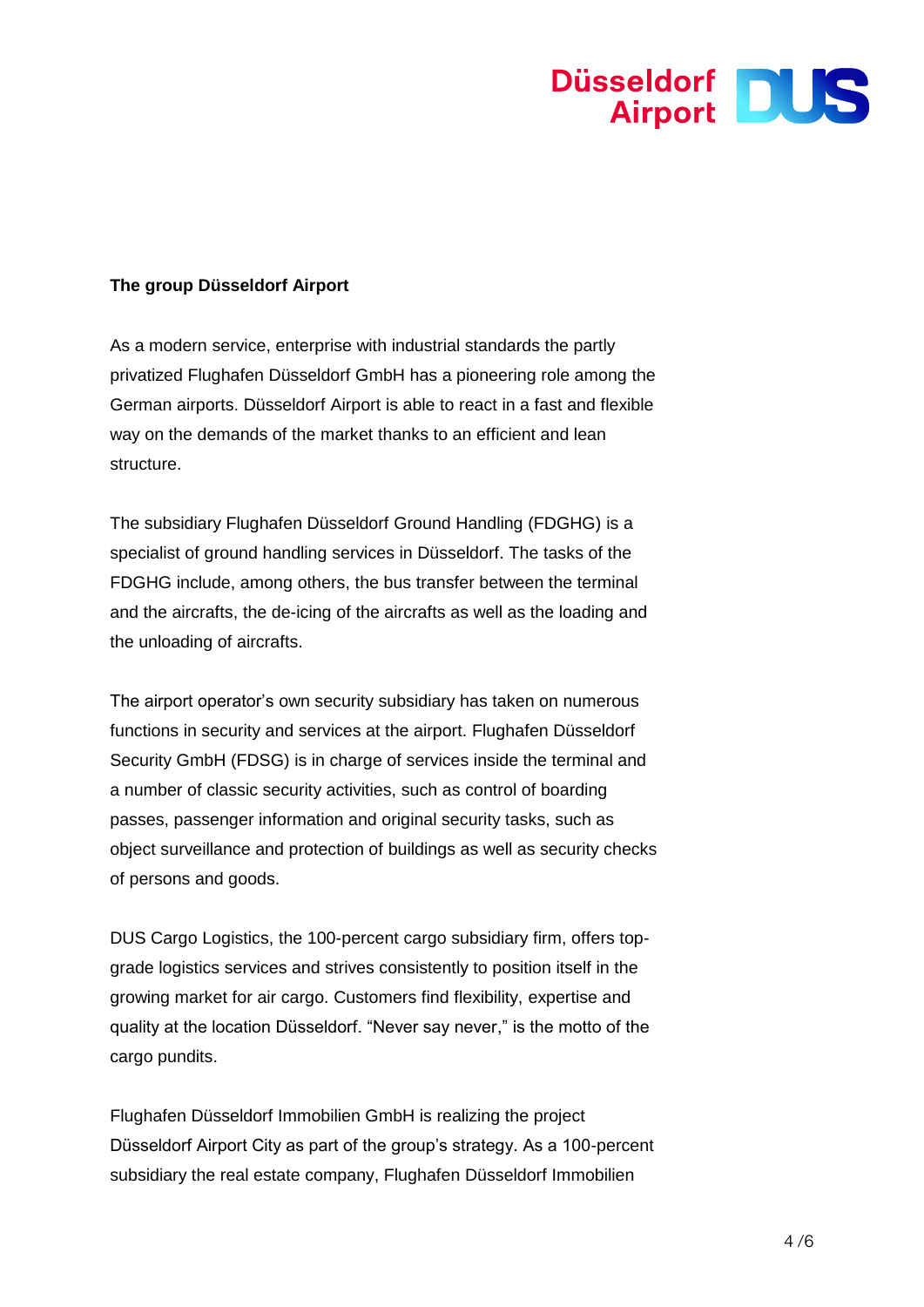

GmbH, has acquired and developed the site of a former barracks in the direct vicinity of the terminal, which she is marketing as a business park. By means of this project, the airport is changing its strategy away from real estate management to real estate development.

Düsseldorf Airport (Flughafen Düsseldorf GmbH) holds 20 per cent of the shares in the operating company for Mönchengladbach Airport (Flughafengesellschaft Mönchengladbach GmbH, or "FMG"). The development organization for the city of Mönchengladbach, EWMG, is the main shareholder with 54.75 per cent. Municipal utility company NEW holds 25.24 per cent. The city of Willich is invested with 0.01 per cent. The Mönchengladbach Airport is an attractive location because of both its proximity to the border regions of Belgium and the Netherlands and its accessibility to the Ruhr area. There are 7.8 million people living in 50-kilometer radius from the airport.

Together with the company SITA INC (Information Networking Computing) Düsseldorf Airport has set up an IT partnership, the SITA Airport IT GmbH. SITA holds 70 percent of the business interests of this joint venture. The remaining shares are with Flughafen Düsseldorf GmbH. The activities of the joint venture comprise among other highavailability technologies that support the operative business of the airport.

#### **Düsseldorf Airport – for the region**

Düsseldorf Airport's ambition is not only to provide customers the maximum of convenience, service and safety by highly motivated and qualified staff. Düsseldorf's airport is also prepared for new developments in the market and stands out for a high degree of our own